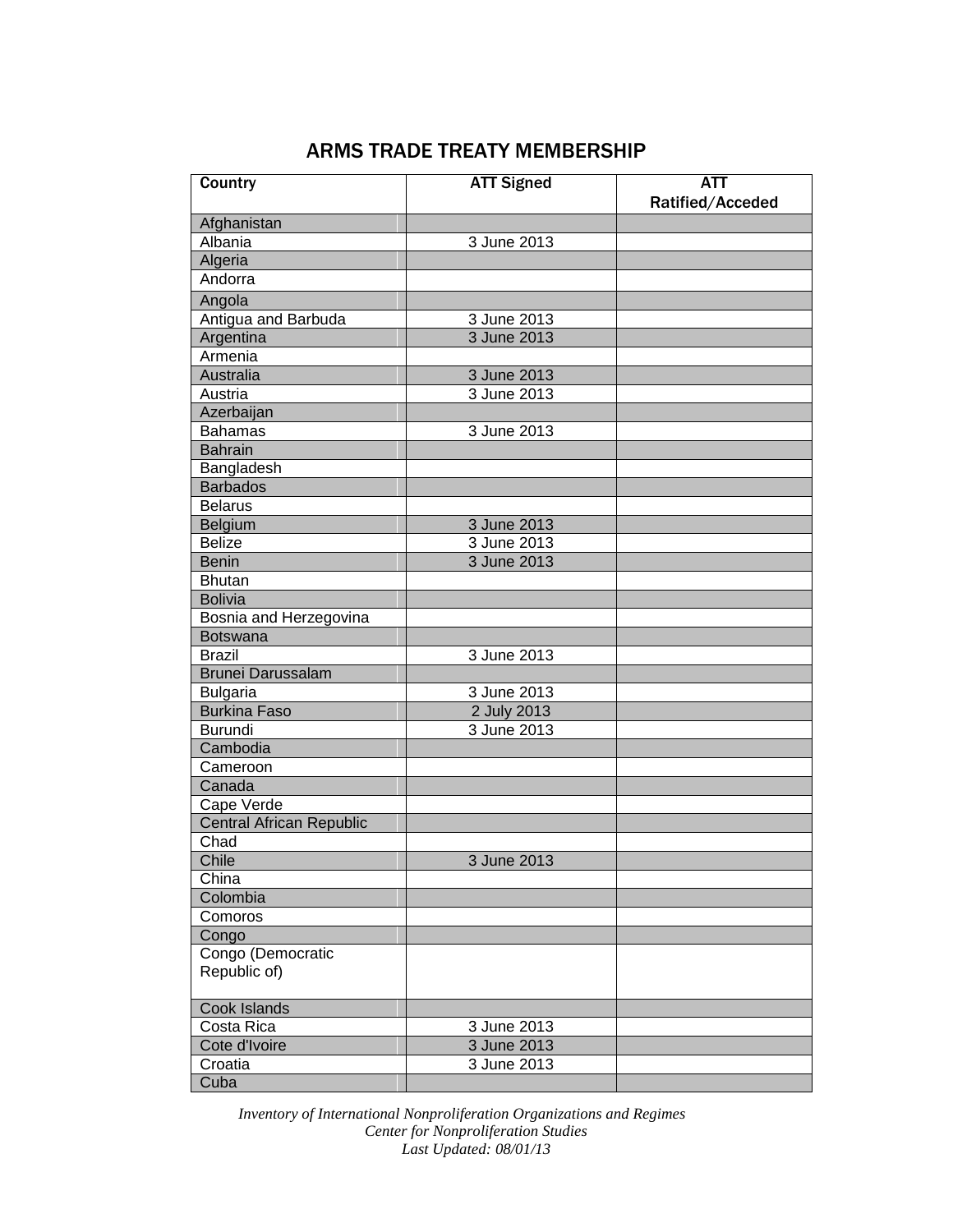| Country                    | <b>ATT Signed</b>          | <b>ATT</b>       |
|----------------------------|----------------------------|------------------|
|                            |                            | Ratified/Acceded |
| Cyprus                     | 3 June 2013                |                  |
| <b>Czech Republic</b>      | 3 June 2013                |                  |
| <b>Denmark</b>             | 3 June 2013                |                  |
| <b>Djibouti</b>            | 3 June 2013                |                  |
| Dominica                   | 3 June 2013                |                  |
| Dominican Republic         | 3 June 2013                |                  |
| Ecuador                    | 5 June 2013                |                  |
| Egypt                      |                            |                  |
| El Salvador                |                            |                  |
| <b>Equatorial Guinea</b>   |                            |                  |
| Eritrea                    |                            |                  |
| Estonia                    | 3 June 2013                |                  |
| Ethiopia                   |                            |                  |
| Fiji                       |                            |                  |
| Finland                    | 3 June 2013                |                  |
| France                     | 3 June 2013                |                  |
| Gabon                      |                            |                  |
| Gambia                     |                            |                  |
| Georgia                    |                            |                  |
| Germany                    | 3 June 2013                |                  |
| Ghana                      |                            |                  |
| Greece                     | 3 June 2013                |                  |
| Grenada                    | 3 June 2013                |                  |
| Guatemala                  | 24 June 2013               |                  |
| Guinea                     | 29 July 2013               |                  |
| Guinea-Bissau              |                            |                  |
|                            | 3 June 2013                | 4 July 2013      |
| Guyana<br>Haiti            |                            |                  |
| <b>Holy See</b>            |                            |                  |
| <b>Honduras</b>            |                            |                  |
|                            | 3 June 2013                |                  |
| Hungary<br>Iceland         | 3 June 2013                | 2 July 2013      |
| India                      |                            |                  |
| Indonesia                  |                            |                  |
| Iran (Islamic Republic of) |                            |                  |
| Iraq                       |                            |                  |
| Ireland                    | 3 June 2013                |                  |
|                            |                            |                  |
| Israel                     |                            |                  |
| Italy<br>Jamaica           | 3 June 2013<br>3 June 2013 |                  |
|                            |                            |                  |
| Japan                      | 3 June 2013                |                  |
| Jordan                     |                            |                  |
| Kazakhstan                 |                            |                  |
| Kenya                      |                            |                  |
| Kiribati                   |                            |                  |
| Korea (Democratic People's |                            |                  |
| Republic of)               |                            |                  |
| Korea (Republic of)        | 3 June 2013                |                  |
| Kuwait                     |                            |                  |
| Kyrgyzstan                 |                            |                  |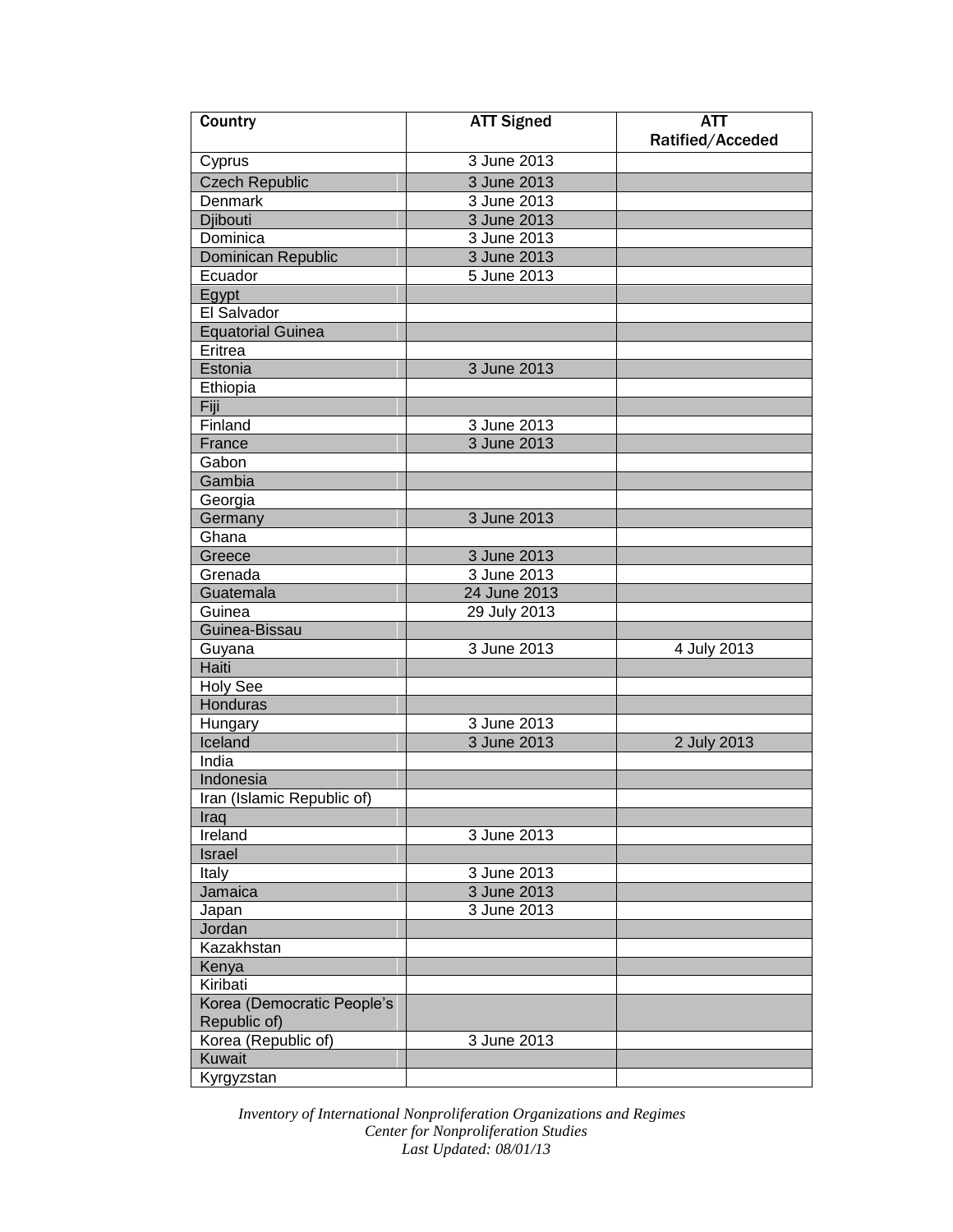| Country                                  | <b>ATT Signed</b> | ATT              |
|------------------------------------------|-------------------|------------------|
|                                          |                   | Ratified/Acceded |
| Lao (People's Democratic<br>Republic of) |                   |                  |
| Latvia                                   | 3 June 2013       |                  |
| Lebanon                                  |                   |                  |
| Lesotho                                  |                   |                  |
| Liberia                                  | 4 June 2013       |                  |
| Libya (Arab Jamahiriya)                  | 9 July 2013       |                  |
| Liechtenstein                            | 3 June 2013       |                  |
| Lithuania                                | 3 June 2013       |                  |
| Luxembourg                               | 3 June 2013       |                  |
| Macedonia (Former                        |                   |                  |
| Yugoslav Republic of)                    |                   |                  |
| Madagascar                               |                   |                  |
| Malawi                                   |                   |                  |
| Malaysia                                 |                   |                  |
| <b>Maldives</b>                          |                   |                  |
| Mali                                     | 3 June 2013       |                  |
| Malta                                    | 3 June 2013       |                  |
| <b>Marshall Islands</b>                  |                   |                  |
| Mauritania                               | 3 June 2013       |                  |
| <b>Mauritius</b>                         |                   |                  |
| Mexico                                   | 3 June 2013       |                  |
| Micronesia (Federated                    |                   |                  |
| States of)                               |                   |                  |
| Moldova                                  |                   |                  |
| Monaco                                   |                   |                  |
| Mongolia                                 |                   |                  |
| Montenegro                               | 3 June 2013       |                  |
| Morocco                                  |                   |                  |
| Mozambique                               | 3 June 2013       |                  |
| Myanmar                                  |                   |                  |
| Namibia                                  |                   |                  |
| Nauru                                    |                   |                  |
| Nepal                                    |                   |                  |
| Netherlands                              | 3 June 2013       |                  |
| <b>New Zealand</b>                       | 3 June 2013       |                  |
| Nicaragua                                |                   |                  |
| Niger                                    |                   |                  |
| Nigeria                                  |                   |                  |
| <b>Niue</b>                              |                   |                  |
| Norway                                   | 3 June 2013       |                  |
| Oman                                     |                   |                  |
| Pakistan                                 |                   |                  |
| Palau                                    | 3 June 2013       |                  |
| Panama                                   | 3 June 2013       |                  |
| Papua New Guinea                         |                   |                  |
| Paraguay                                 | 19 June 2013      |                  |
| Peru                                     |                   |                  |
| <b>Philippines</b>                       |                   |                  |
| Poland                                   | 1 July 2013       |                  |
|                                          |                   |                  |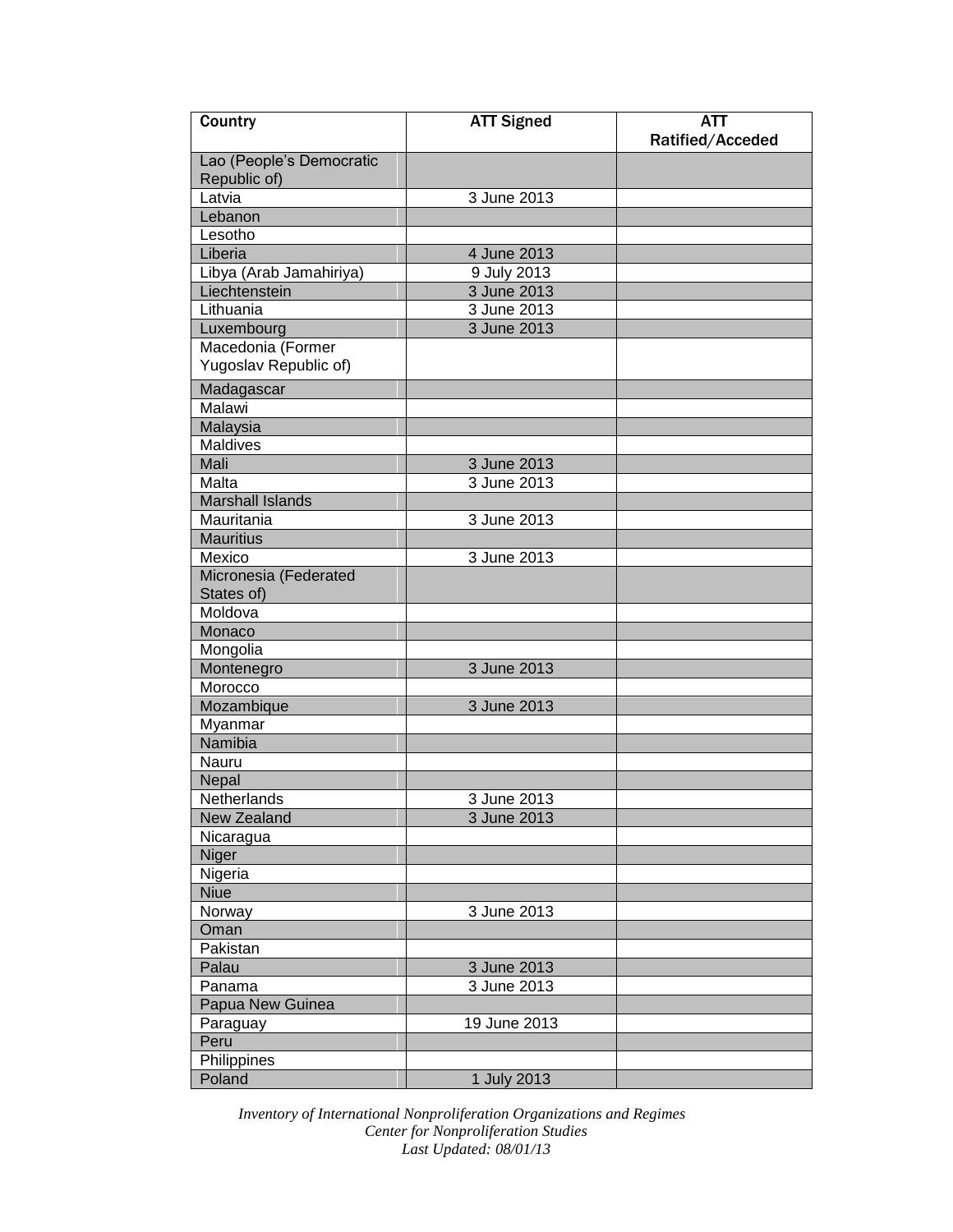| Country                         | <b>ATT Signed</b> | ATT              |
|---------------------------------|-------------------|------------------|
|                                 |                   | Ratified/Acceded |
| Portugal                        | 3 June 2013       |                  |
| Qatar                           |                   |                  |
| Romania                         | 3 June 2013       |                  |
| <b>Russian Federation</b>       |                   |                  |
| Rwanda                          | 5 June 2013       |                  |
| <b>Saint Kitts and Nevis</b>    | 5 June 2013       |                  |
| Saint Lucia                     | 3 June 2013       |                  |
| <b>Saint Vincent/Grenadines</b> | 3 June 2013       |                  |
| Samoa                           |                   |                  |
| San Marino                      |                   |                  |
| Sao Tome and Principe           |                   |                  |
| Saudi Arabia                    |                   |                  |
| Senegal                         | 3 June 2013       |                  |
| Serbia                          |                   |                  |
| Seychelles                      | 3 June 2013       |                  |
| Sierra Leone                    |                   |                  |
| Singapore                       |                   |                  |
| Slovakia                        | 10 June 2013      |                  |
| Slovenia                        | 3 June 2013       |                  |
| Solomon Islands                 |                   |                  |
| Somalia                         |                   |                  |
| South Africa                    |                   |                  |
| Spain                           | 3 June 2013       |                  |
| Sri Lanka                       |                   |                  |
| Sudan                           |                   |                  |
| Suriname                        | 3 June 2013       |                  |
| Swaziland                       |                   |                  |
| Sweden                          | 3 June 2013       |                  |
| Switzerland                     | 3 June 2013       |                  |
| Syrian Arab Republic            |                   |                  |
| Tajikistan                      |                   |                  |
| Thailand                        |                   |                  |
| <b>Timor-Leste</b>              |                   |                  |
| Togo                            | 3 June 2013       |                  |
| Tonga                           |                   |                  |
| <b>Trinidad and Tobago</b>      | 3 June 2013       |                  |
| Tunisia                         |                   |                  |
| <b>Turkey</b>                   | 2 July 2013       |                  |
| Turkmenistan                    |                   |                  |
| Tuvalu                          | 3 June 2013       |                  |
| Uganda                          |                   |                  |
| <b>Ukraine</b>                  |                   |                  |
| <b>United Arab Emirates</b>     | 9 July 2013       |                  |
| <b>United Kingdom</b>           | 3 June 2013       |                  |
| United Rep of Tanzania          | 3 June 2013       |                  |
| <b>United States</b>            |                   |                  |
| Uruguay                         | 3 June 2013       |                  |
| Uzbekistan                      |                   |                  |
| Vanuatu                         | 26 July 2013      |                  |
| Venezuela                       |                   |                  |
| Viet Nam                        |                   |                  |
|                                 |                   |                  |